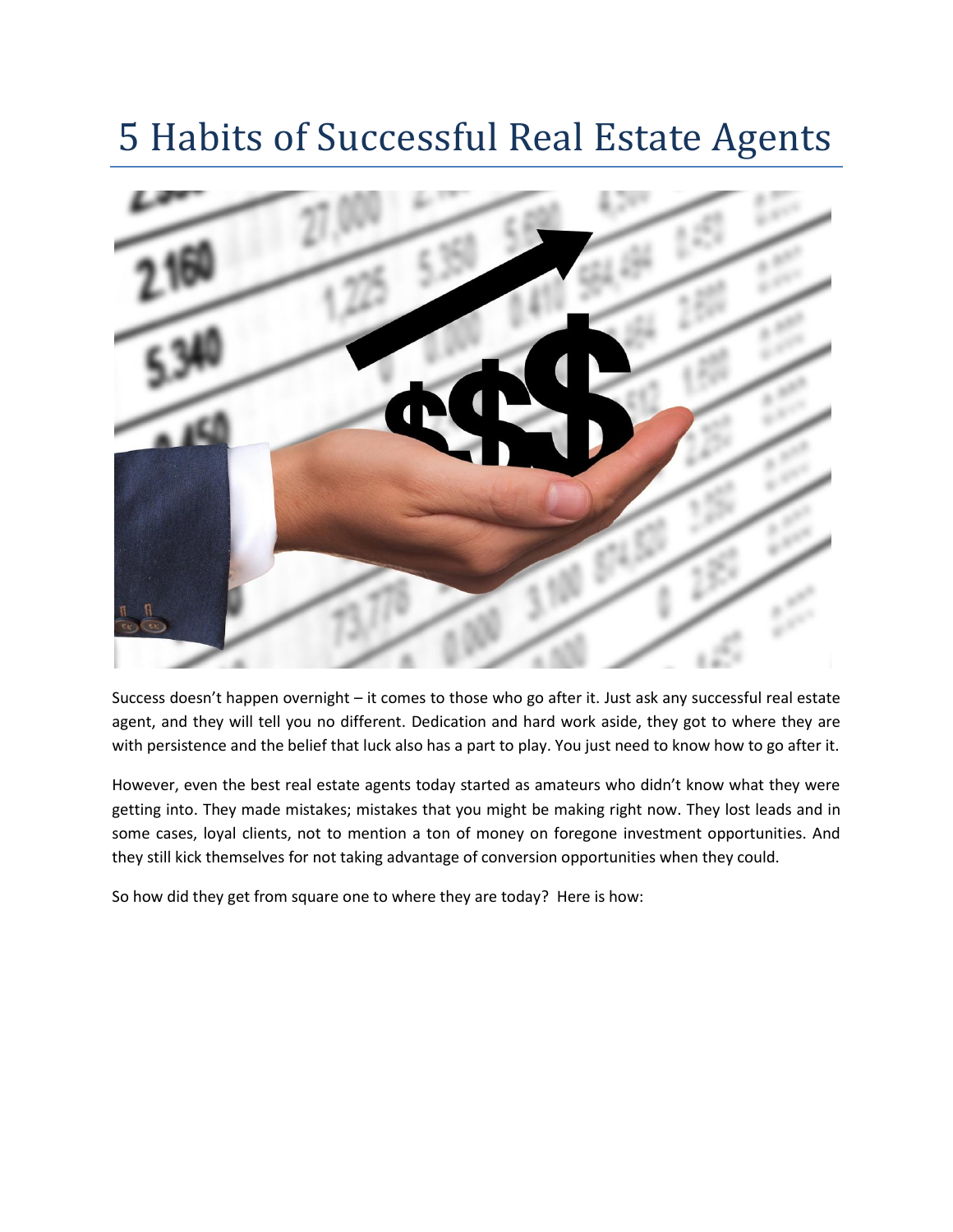## **1. Establish a Strong Internal Network for Easy Transactions**



Deals tend to go downhill when relationships turn sour. Successful real estate agents know the value of creating and maintaining relationships with not only clients, but also those involved in the process.

To adopt this habit, start by honing the right relationships:

**Develop a Strong Internal Network:** A typical transaction can include a multitude of professionals. However, most buyers and investors either don't know or have the time to search for these people themselves. To make transactions easier, do what the successful agents do – develop a strong network who you can recommend to your clients. Your list of contacts can include anyone from trusted home insurance agents to home inspectors and mortgage lenders.

**Stay in Touch with Clients:** The prospect of juggling several clients (all who have different requirements) may seem daunting to you now, but it comes naturally to veteran real estate agents. How do they make so many relationships work? They communicate, even if they don't have to. Even if this means a simple text message about a pending loan request, regular updates show clients that you are working diligently behind the scenes. To secure long-term relationships, keep your clients happy by returning phone calls immediately and updating them on your progress.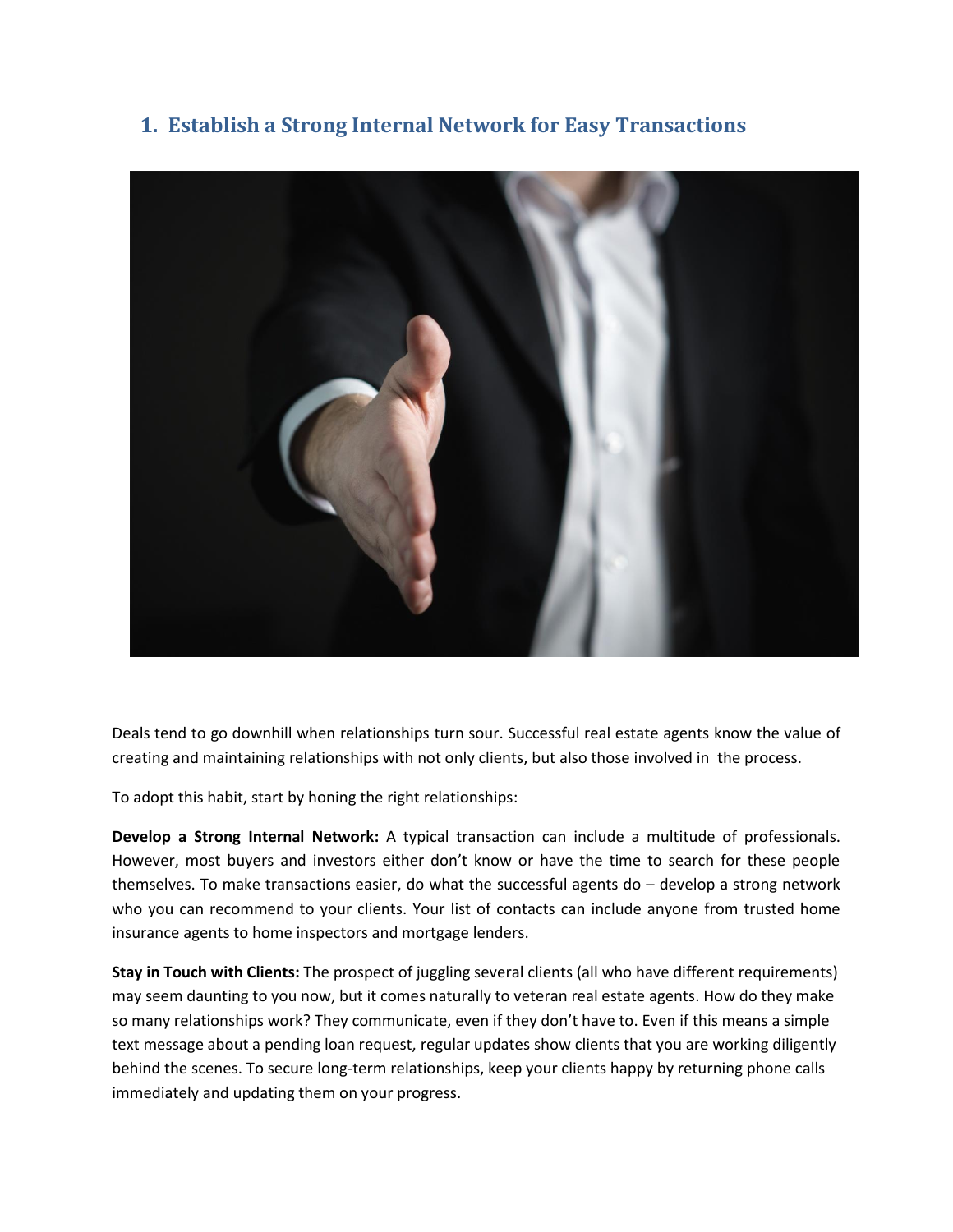## **2. Give Your Business the Right Exposure**

At the end of the day, the only way to make any real estate business successful is to acquire as many leads as you can. Focus on finding and maintaining a healthy flow of leads. This will enable your business to stay on track and reduce your legwork. To utilize this strategy:

**Make Leads See Your Message:** We talked about how agents can get to the top by communicating with clients. You can nurture leads by delivering your message in ways that your clients see it. To illustrate, consider how pro real estate agent [Joshua Smith](https://fitsmallbusiness.com/real-estate-door-hangers/) successfully grew his business from scratch by using door hangers – a smart tactic that guaranteed that people (potential customers) would see his message.

**Use Online Platforms:** The best thing about online platforms is that a lot of them offer free advertising. Social media websites, like Facebook, provide several ways for businesses to reach and engage with customers. As an example, consider the successful real estate agent, [Aaron Hendon,](https://investfourmore.com/2017/08/16/podcast-114-become-successful-real-estate-agent-aaron-hendon/) who uses both personal and real estate related posts to engage his clients.



## **3. Use Technology to Find Leads and Streamline Workflow**

The real estate market was a different beast before the Internet took the world by storm. Information was buried in folders, which made it hard for buyers to access property records and assess whether certain properties were worthwhile investments.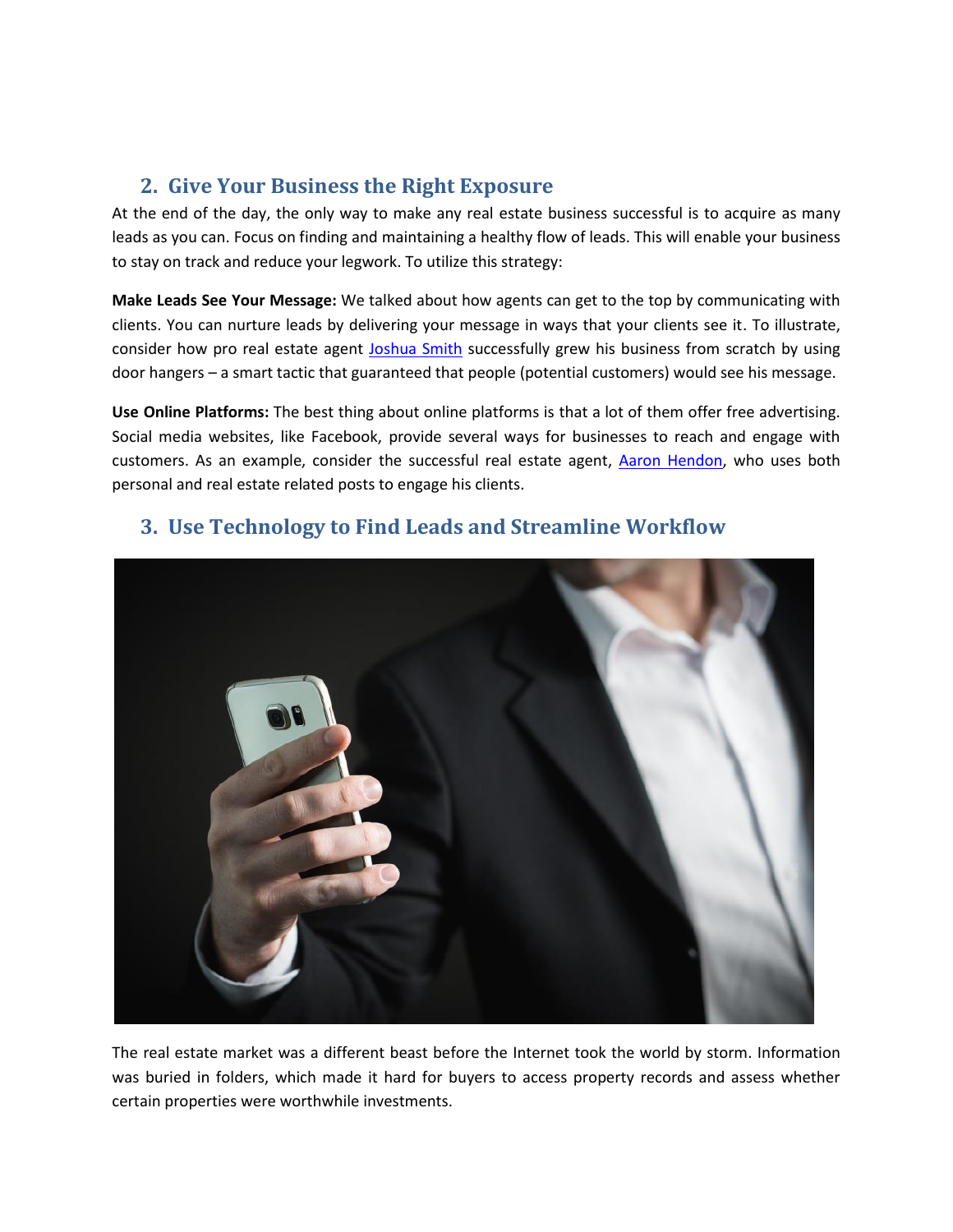Thanks to advanced interconnectivity, the buyers today are more informed. Everything from a property's listing details to pricing forecasts can be accessed through a smartphone. Several apps allow potential buyers to search for homes and even get in touch with professional real estate agents.

To illustrate, have a look at these stats:

- Real estate and rental website Zillow received 36 million visits a month in July 2017 [Source](https://www.statista.com/statistics/381468/most-popular-real-estate-websites-by-monthly-visits-usa/)
- 99% of millennials search for homes on the web compared to 89% baby boomers [Source](https://www.nar.realtor/sites/default/files/reports/2017/2017-real-estate-in-a-digital-age-03-10-2017.pdf)

The trend of using technology is increasing by the passing day. Buyers will keep using it for information and successful real estate agents know it.

You can use technology to:

**Find and Attract Leads:** Investing in SEO optimized websites can help you find the right audience and give you great opportunities for conversions.

**Make Paperwork Easy:** Every agent knows how complex and tiring mortgage loan processes can be for potential buyers. The best real estate agents focus on making these processes as convenient for clients as possible. You can use online tools, like DocuSign, which allow you to get signatures electronically from clients.

## **4. Step Out of Your Comfort Zone, but be Confident About it**

Seeking advice from mentors or experienced agents is good when you are starting your career. It shows you the ropes and you get the chance to learn from the best. However, the best agents didn't become successful by following other people for long. Eventually, they went their own way.

Stepping out of your comfort zone can be a frightening experience. You are bound to run into obstacles along the way. But nothing worth doing is ever easy.

You can make this easier on yourself by faking confidence, especially during situations where it's the last thing you feel like doing.

Why is this important? Keep in mind, people who close the most deals and are top earners, have one thing in common – they exude confidence. They also remain confident during situations when it's the last thing they feel like doing. They don't express remorse over failed opportunities, at least not for long.

Of course, pretending will only get you so far. Yes, confidence is an admiral quality. But keep in mind; the best real estate agents always brush up on their research too.

## **5. Prepare Yourself for the Worst, but Hope for the Best**

In real estate, the only real constant is change. Mortgage prices fluctuate due to factors like economic recession and war. Consider the [housing market crash in 2007](http://www.stockpickssystem.com/housing-market-crash-2007/) which was one of the worst financial crises in US history. Many investors went bankrupt or lost money in foreclosures.